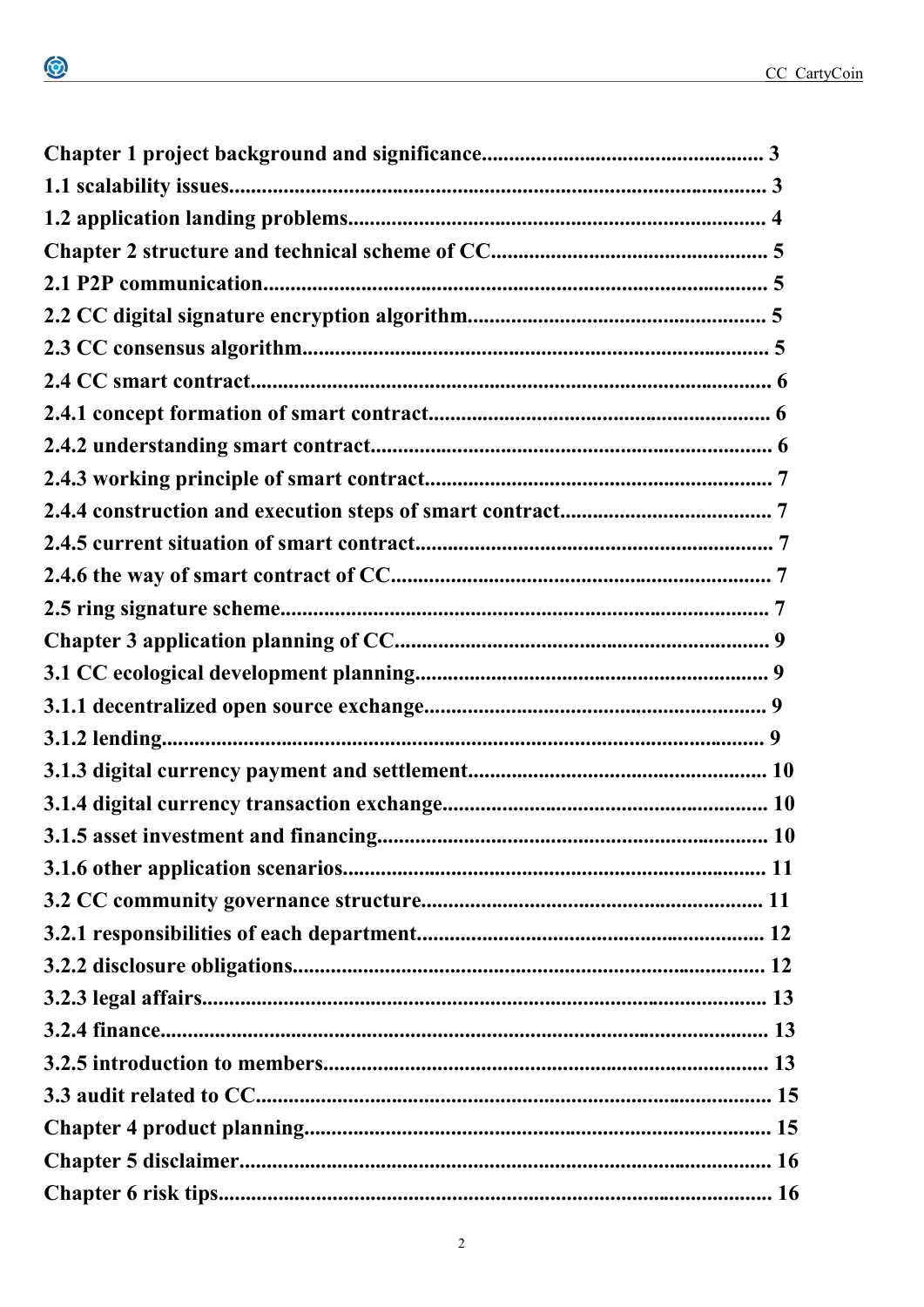# Chapter 1 Background and Significance of Items

\_Since the birth of Bitcoin in 2009, block chain technology has made considerable progress. Digital encrypted currency represented by Bitcoin has gradually been known and accepted as a de-centralized digital asset and value store. Bitcoin is known as digital gold. In 2013, the Taifang item created by gifted teenager VitalikButerin and technical geek GavinWood also gained tremendous popularity.Success. More and more Decentralized applications based on ETF Intelligence Contracts have received wide attention. All of these are driven by Block Chain Technology.

According to coinmarkcap.com, there are more than 4,000 digital encrypted currencies worldwide. The total market value is more than \$60 billion and is still growing at a high rate. The cornerstone of digital encrypted currencies, block chain technology, will also affect the food, clothing and living of every human being and will have an impact on all industries in the current and future of human society.

However, in a noisy world, the world of block chains is not a peaceful one, but it is in danger.

## 1.1 Scalability Issues

The BTC network currently charges an average of more than 0.001BTC for a single transaction, which translates into over \$100, with a peak period of 4 times this value. This makes it impossible for BTC to be used for ordinary payments. Contrary to its original intentions, once-landed applications are not popular but are slowly shutting down. As a result, the game platform Steam called for a halt to Bitcoin payments, even on January 18 in downtown Miami.The North American Bitcoin Conference (TNABC) also cancelled the purchase of tickets for Bitcoin payments. This trend to close payment channels will continue to spread and there is no solution.

Block chains are promising, but in the near future, there will be a situation where block chains act as payment platforms that do not cover e-commerce globally by themselves. Block chains are a point-to-point agreement that replaces all participants with the settlement agencies previously held by national banks. Each node in a bitcoin network must understand every transaction that occurs globally, which canIt can create barriers to a global network. Conversely, the best solution is to cover all financial transactions worldwide without compromising security.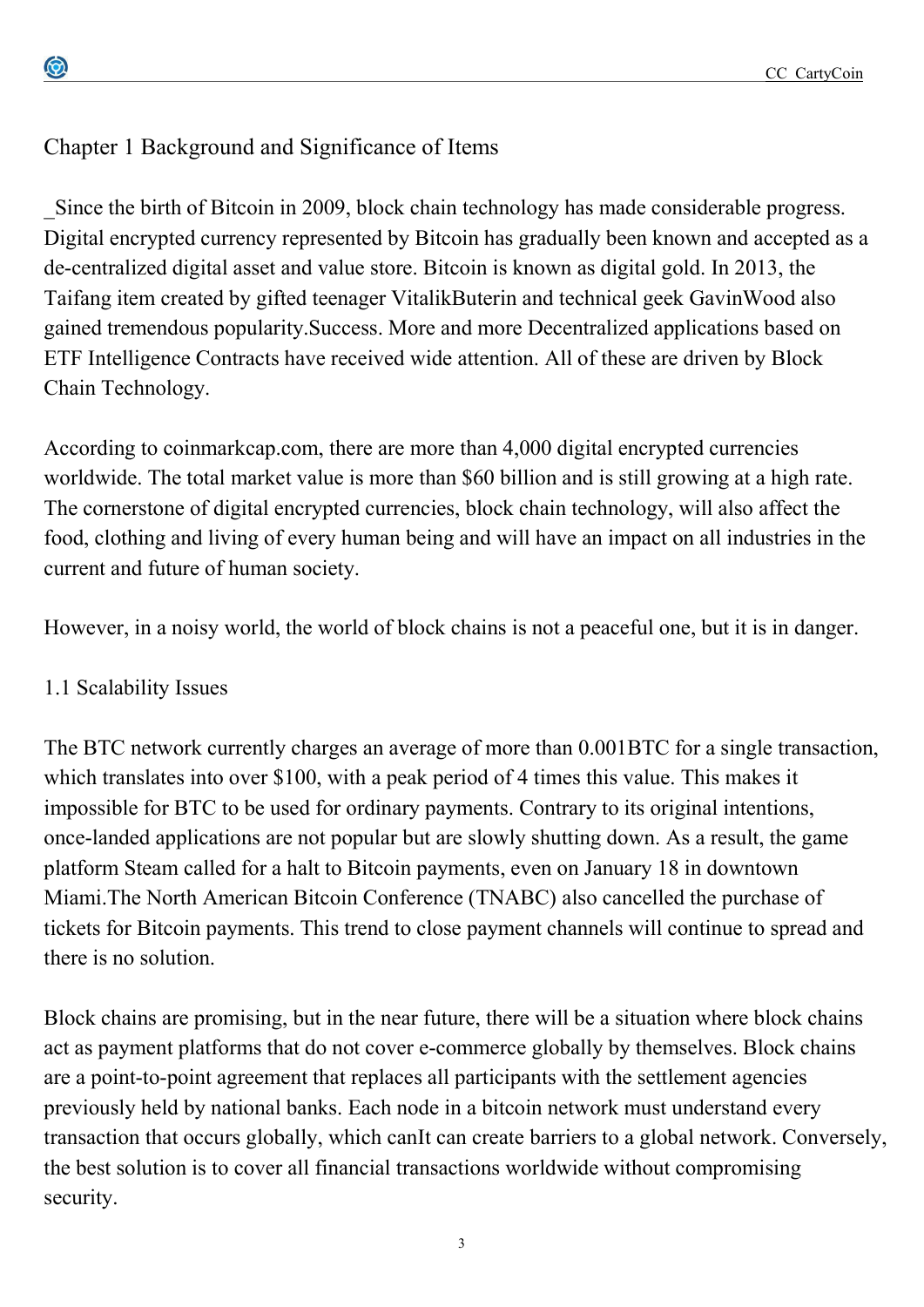Pay Network Visa for 47000 transactions per second (TPS) on its network during the 2013 holiday periodWith an average of hundreds of millions of transactions per day, Bitcoin currently supports less than seven transactions per second due to the 1 Megabyte block limit. If we use an average of 300 bytes per bitcoin transaction and assume that the block size is unlimited, reaching the same volume of data as the Visa peak 47000/TPS means nearly 8 gigabytes per bitcoin block per 10 minutes. This continues for every 10 minutes.Year-over-year data will exceed 400 million bytes. Obviously, it is not feasible to acquire Visa-like capabilities on the Bitcoin network today. No home computer in the world can have that bandwidth and storage. If Bitcoin replaces all electronic payments in the future, not just Visa, this could lead to a complete collapse of the Bitcoin network or, at best, only to be able to pay.Affordable bitcoin nodes and miners can use them. This centralization can again defeat network fragmentation and put bitcoin security at risk.

In order to make more than 47000 transactions per second in bitcoin, transactions need to be done away from the bitcoin block chain itself. It is better if the bitcoin network supports nearly unlimited small transactions per second at a very low cost. Many small payments can be sent sequentially between two parties, making payments of any size possible. Small payments make services unbound., less trust, commercialization. For example, paying for Internet services per megabyte. To be able to achieve these small use cases, you will need to significantly reduce the number of online transactions that will eventually be published. 1.2 Application Ground Problem

On the other hand, along with the rising price of BTC, the virtual currency world members are increasing, there are many new types every day

Invest in the market, but the actual landing can produce benefits and serve the society very rarely. Focus on improving payment capacity, solving network congestion, and developing heavyweight applications to bring the advantages of block chain technology into play. Chapter 2 Architecture and Technical Scheme of CC

2.1 Point-to-Point Communication

 $\bigcirc$ 

The emergence of peer-to-peer value transmission networks has its historical necessity, and Satoshi is the person who accelerates this historical process. From the 1980s, the development of TCP/IP protocols, to the 1990s, the application of web browsers and servers, to today, Internet technology has changed the mode of data exchange and human life from different aspects and dimensions.The development benefits from the improvement of infrastructure, from the early popularity of the InformationSuperHighway and various smart terminals, which also form the basis for the infinite expansion of the application layer in the seven-tier model of Internet OSI.

Among the various stacks of protocols on the Internet, we use more TCP/IP, HTTP, HTTPS, FTP, TELNET, SSH, SMTP, POP3 and other network layers, transport layer, application layer protocols. With these protocols, we have built a variety of Internet services quite well. But if we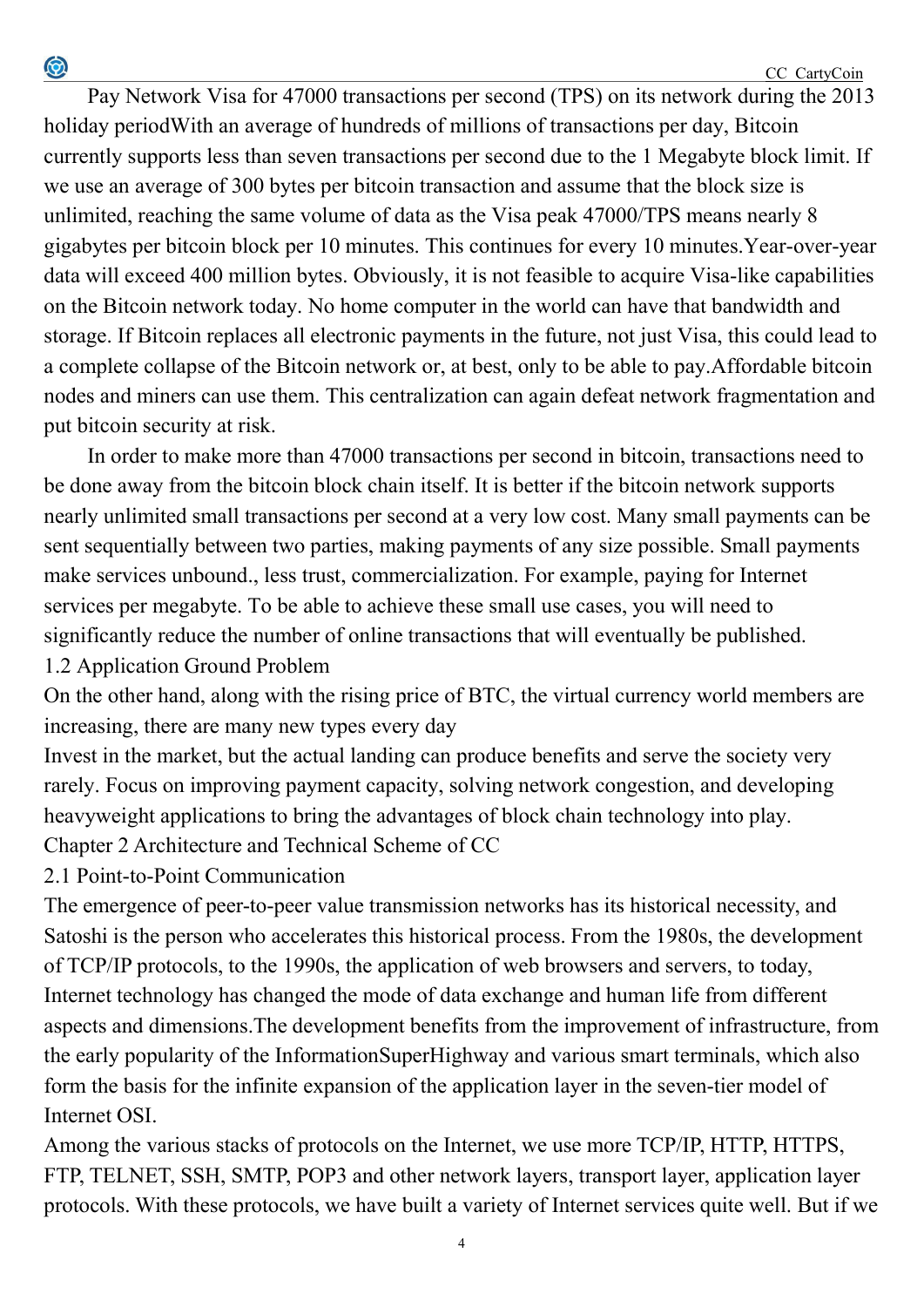think about them, we will find that we have been building bitcoin networks before they appeared.Unable to transfer and transfer peer-to-peer value over the Internet without the help of third parties. In fact, we are not missing a specific method, but the Value SuperHighway based on InformationSuperHighway and how to implement the ValueTransferProtocol of ValueSuperHighway.(VTP protocol), and the bitcoin network is the first VTP protocol running on the information highway.

P2P has DecentralizationThe efficiency of P2P network communication has an important impact on the overall performance of the block chain, especially on the speed of the entire block chain network. For each device and user in the Internet of Things that access CC, this paper makes in-depth optimization from the aspects of session maintenance, address determination, communication mechanism and storage scheme.Determine the number of physical configurations and sizes associated with client and consensus nodes, and shardingMechanisms and high-speed network connection can reduce the communication, computing and storage burden of consensus nodes, improve the transaction performance of block chains, so as to achieve the maximum performance of blocking devices for the Internet of Things, and provide basic guarantee for the registration, digitization, certification and security of devices for the future Internet of Things.

2.2 CC Digital Signature Encryption Algorithm

0

The encryption and decryption of information is a key link in the block chain, mainly the algorithm of hash function and asymmetric encryption.

1) Hash function part, currently there are many algorithms such as SHA, MD5, and so on. It also includes the series and parallel use of algorithms. Because commercial applications generally pay more attention to performance issues, the CC basic algorithm is mainly SCRYPT algorithm.

2) Asymmetric encryption, including RSA, DSA, elliptic curve algorithm, etc. Block chains generally use elliptic curve algorithm, including ECDSA and SCHNORR. Considering that Schnorr signature verification speed is faster than ECDSA signature, and this signature volume can be smaller, it can support multiple signatures naturally. This also conforms to the small size of the Internet of Things.SDSchnorr algorithm based on CC is developed.

At the same time, CC modular design can replace a variety of encryption algorithms. Because of the different accounts and types of Internet of Things users access, the security requirements are inconsistent, so CC also sets up the public key algorithm (SM2 elliptic curve public key cipher algorithm, SM3 cipher hash algorithm, SM4 block cipher algorithm).At the same time, CC abstracts the base of cryptographic algorithms and replaceable channels of algorithms to meet the algorithm and security requirements of different Internet of Things applications.

2.3 CC consensus algorithm

CCThe POW mechanism is used in the generation of blocks. A blockHash that meets the requirements consists of N leading zeros, and the number of zeros depends on the difficulty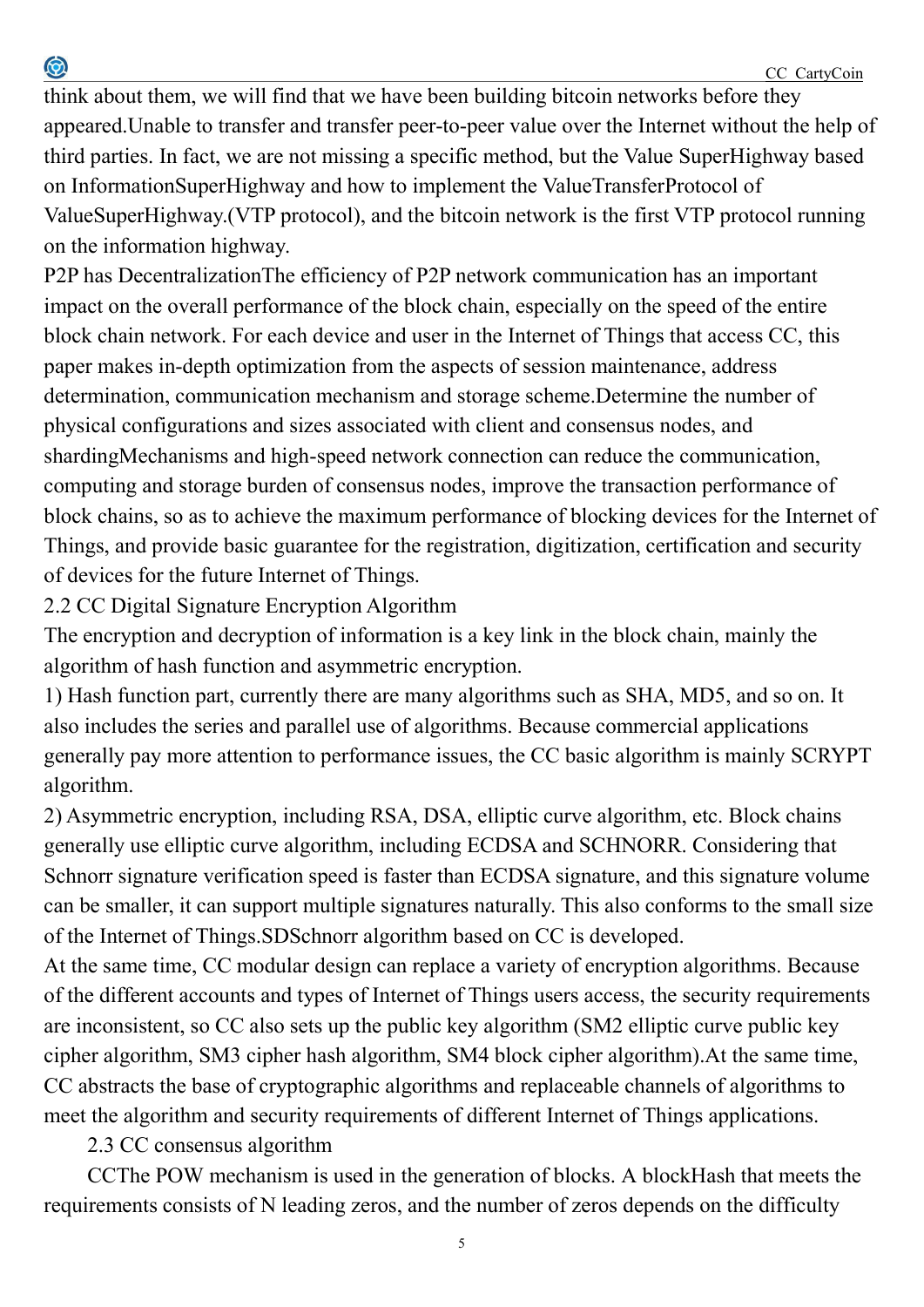value of the network. To get a reasonable blockHash, a lot of calculations need to be done, and the calculation time depends on the hash speed of the machine. When a node provides a reasonable BlockHash value, it means that the node has actually gone through a lot of calculations.Trying to calculate, of course, does not give an absolute value for the number of calculations, because finding a reasonable hash is a probability event. When a node has n% of the total network, it has n/100 probability of finding a BlockHash.

#### 2.4 CC Smart Contracts

CC's predominant colleagues in inheriting block chain technology will progressively support smart contracts. Smart contracts, like operating systems, enable applications to be developed on the chain. The concept of 2.4.1 smart contracts forms a smart contract known as Block Chain 2.0.Representational products, but its concept was put forward very early, dating back to 1994, almost at the same time as the Internet.

The cryptographer Nick Saab, who gave the concept the name Smart Contracts, was widely acclaimed for laying the foundation for Bitcoin, and Saab's theory of how smart contracts work had not yet been realized because there was no natural digital financial system that supported programmable transactions, which was a very forward-looking idea at the time.

With the advent and widespread use of Bitcoin, Saab's philosophy has a chance to rebuild as it changes the status quo that hinders the implementation of smart contracts.

2.4.2 Understanding Smart Contracts Smart Contracts is a simple transaction that can be automated. Take a simple example

Son: I'll bet you that if it rains tomorrow, you win. If it doesn't rain tomorrow, you win. Then when we bet, we put money into an account controlled by a smart contract. The next day passes. When the result comes out, the smart contract can automatically judge whether to win or lose according to the instructions it receives and transfer the money. This process is efficient and transparent.There is no need for third parties such as impartiality to intervene in the execution process. That is to say, once you have an intelligent contract, you can't rely on it. This is just a simple example to make it easy for you to understand that there are still many applications on which to build.

What is a smart contract? The concept of a smart contract can be summarized as: a piece of code (smart contract)Deployed on a shared, replicated book, it can maintain its status, control its assets, and respond to external information or assets received. Or it can be summarized simply as a computer program running on a replicable, shared book that processes information, receives, stores, and sends value.

The smart contract program is more than just a computer program that can be executed automatically. It's more like a participant in a system. Think of it as an absolutely trusted person who takes care of your assets temporarily and operates strictly according to previously agreed rules.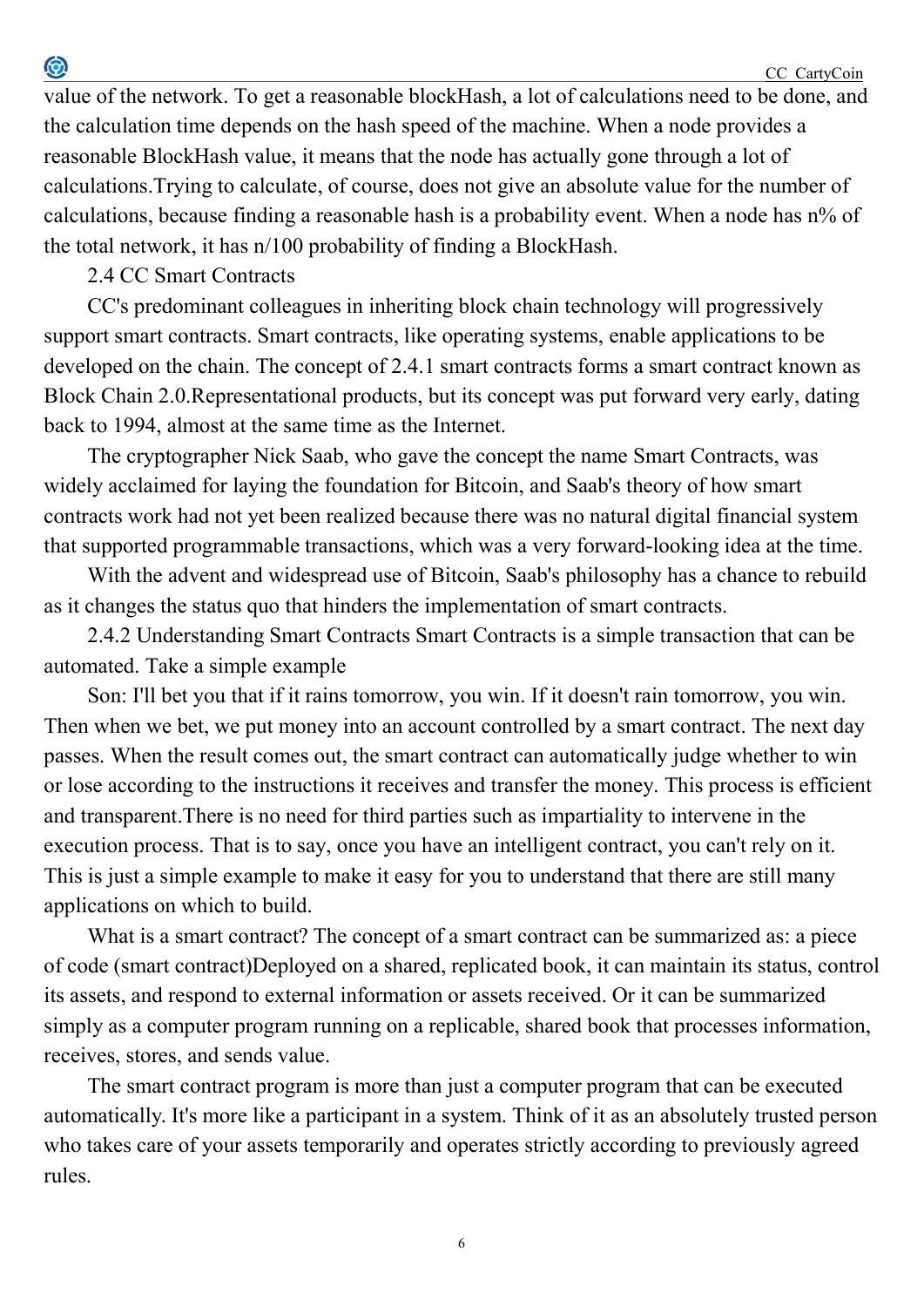2.4.3How Smart Contracts work Smart Contracts based on block chains include mechanisms for transaction processing and preservation, as well as a complete state machine for accepting and processing all kinds of smart contracts, and the preservation and state processing of transactions are done on the block chains. Smart contracts need to trigger in the time description information, and when the conditions are met, from the smart contractActivate and issue preset data resources. The core of an intelligent contract system is a set of transactions and events that enter into an intelligent contract and are processed to produce a set of transactions and events. It exists only to enable a complex set of digital commitments with trigger conditions to be executed correctly according to the will of the participants.

2.4.4 Steps to Build and Execute Intelligent Contracts

The construction and execution of smart contracts based on block chains are divided into the following steps:

1. Intelligent contract construction: A smart contract is made with the participation of multiple users in the block chain;

2. Storage of smart contracts: smart contracts are spread to each node through P2P networks and stored in block chains;

3. Execution of Intelligent Contracts: Intelligent Contracts carry out automated status checks during the contract period, verify the transactions that meet the conditions, and automatically execute and notify the user after reaching a consensus.

2.4.5 Status of Intelligent Contracts At present, the main systems of Intelligent Contracts are Ethereum.Taifang is an open source low-level block chain system, just like Android, which provides a very rich API and interface on which many people can quickly develop a variety of block chain applications. More than 400 applications have been developed in Taifang. Taifang mainly writes smart contracts using Solidity and provides smart contract toolboxes on Microsoft Cloud Services., running on the chain of Taifang blocks, its platform has become the preferred choice in banking and Internet finance industry due to its versatility and intelligent contract execution ability. Many financial institutions such as Nasdaq, Morgan Chase, VISA and Goldman Sachs use the intelligent contract system of Taifang.

The road of smart contract of 2.4.6 CC shows that smart contract has broad prospects, has smart contract, CC docking application will become very easy, and different from high handling fees in Taifang, CC can achieve low cost and high efficiency with high delay.

2.5 Ring Signature Scheme

 $\bigcirc$ 

In 2001, Rivest et al. proposed a new signature technology called RingSigna-ture under the background of how to anonymously divulge secrets. Ring signatures can be considered as a special group signature. Since group signatures require the establishment of a trusted center and security, there are vulnerabilities in anonymous protection (signers are traceable to trusted centers).Ring signature removes the trusted center and security establishment process from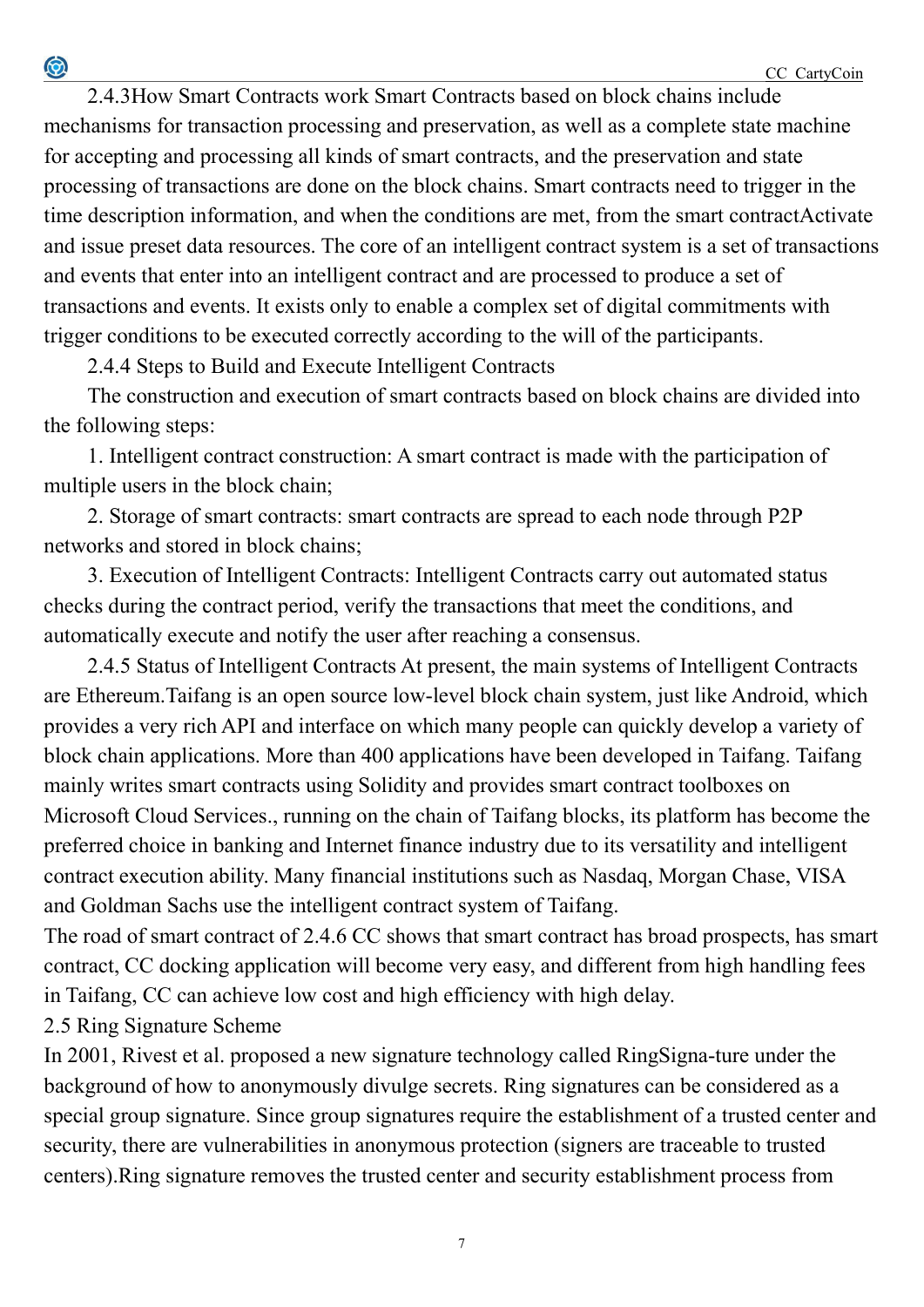0

group signature. For verifier, the signer is completely anonymous, so ring signature is more practical.

Since ring signature was proposed, a large number of scholars have found its important value. Based on elliptic curve, threshold and other ring signature schemes, ring signature schemes are designed and developed. The overall overview can be divided into four categories: threshold ring signature, associated ring signature, revocable anonymous ring signature, and deniable ring signature.

To protect the privacy of smart contract token transactions on block chains, we use an elliptic curve-based ring signature scheme. Ring signatures can be divided into three parts: GEN, SIG, VER. The three processes are illustrated with the public-private key pair (P, x) of the signer's account as an example:

GEN: Collect public parameters, and the signer uses the GeneratePublicKeySet() function to randomly select n-1 accounts in the CC account system, which together with the signature accounts form a ring signature public key set:

```
Publickeyset=GeneratePublicKeySet(P)
```
The signer uses a public-private key pair  $(P, x)$  to generate the public using the

GenerateKeyImage() function

Key Mirror I:

 $I =$  GenerateKeyImage  $((P, x))$ 

SIG: Complete ring signature. Use ring signature public key set for required signature message M

Publickeyset, public key mirror I and signature account private key X through

The GenerateRingSignature() function generates a ring signature ringsig:

Ringsig=GenerateRingSignature (m, publickeyset, I, x)

VER: Verify the ring signature. Based on message m, verify the signature validity by using ring signature public key set, public key mirror I and ring signature ringsig, and VerifyRingSignature():

Flag=VerifyRingSignature (m, publickeyset, I, ringsig)

Signature is legal if g=true; illegal if g=false.

In the ring signature design, because the public key account in the ring signature public key set publickeyset really exists, the public key mirror I and ring signature ringsig can not correspond to the signature account, which ensures the anonymous privacy of the signature account. The transaction verifier can only confirm that the signature is legitimate, and the signer is an account in the publickeyset, but cannot locate it accurately.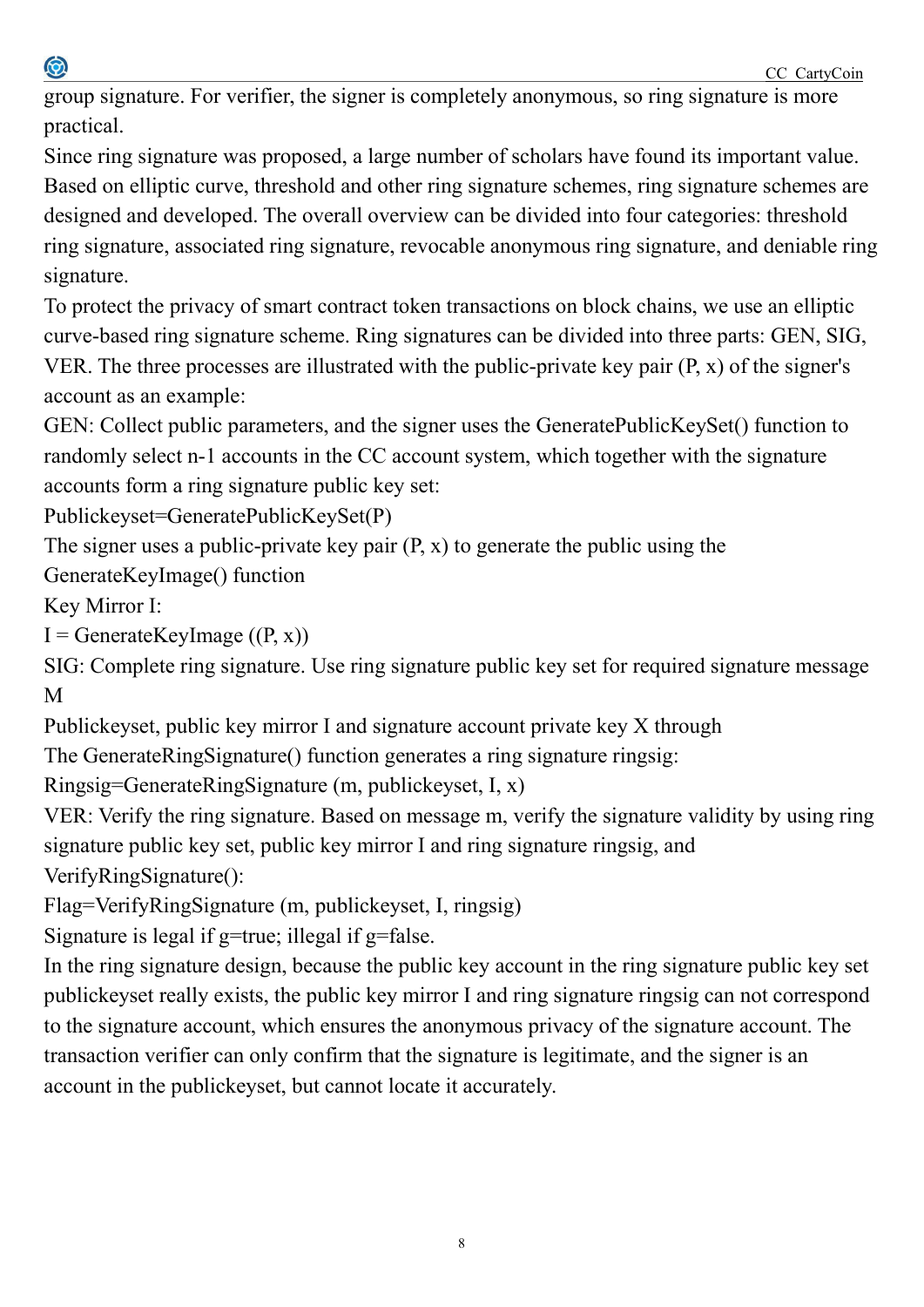#### CC\_CartyCoin



Chapter 3 Application Planning of CC

3.1 CC Eco-development Planning

0

3.1.1 Due to its lack of supervision and opacity, the traditional open source exchange with decentralisation has become an extrajudicial gray area. It is widely criticized for manipulating prices, maliciously exploding warehouses, eating matching price differentials, making false quotations, and even tampering with transaction records. The basic reason is that it is opaque, but the source exchange can solve all these problems.

Decentralized open source exchanges do not require a traditional server architecture because their back-end architecture is an intelligent contract deployed on a block chain. It is a distributed application that "trades" users on exchanges.They must create a wallet that can be used to interact with this smart contract, or connect an existing wallet to an exchange to interact with the smart contract. That is, all transactions of a user are in fact real events that occur on the chain and will be recorded in block data and cannot be counterfeited.

At present, some people have tried to open source exchange in ETH network, but because the capacity of public chain has reached the bottleneck, high handling fees and large delay, the transaction behavior is greatly restricted, and it is almost impossible to profit from the transaction. Private chain can solve this problem perfectly.

Decentralized open source exchanges will be the main development direction of CC.

3.1.2 Borrowing

With digital currency becoming a broader trading medium and more important storage vehicle of value, it is an inevitable trend to create new value with digital currency and get corresponding benefits, just like investing bitcoin in "mining" and ICO in other block chain projects. With the increasing application of digital currency, direct use of digital currency(There is no need to convert to French currency, and the returns from investments are also denominated in digital currency)The areas and opportunities for investing are increasing. People who create value with digital currency need more digital currency, those who hold digital currency need to maintain and increase value, and the demand for digital currency lending is increasing. CC supports institutions or individuals with credit and capital capabilities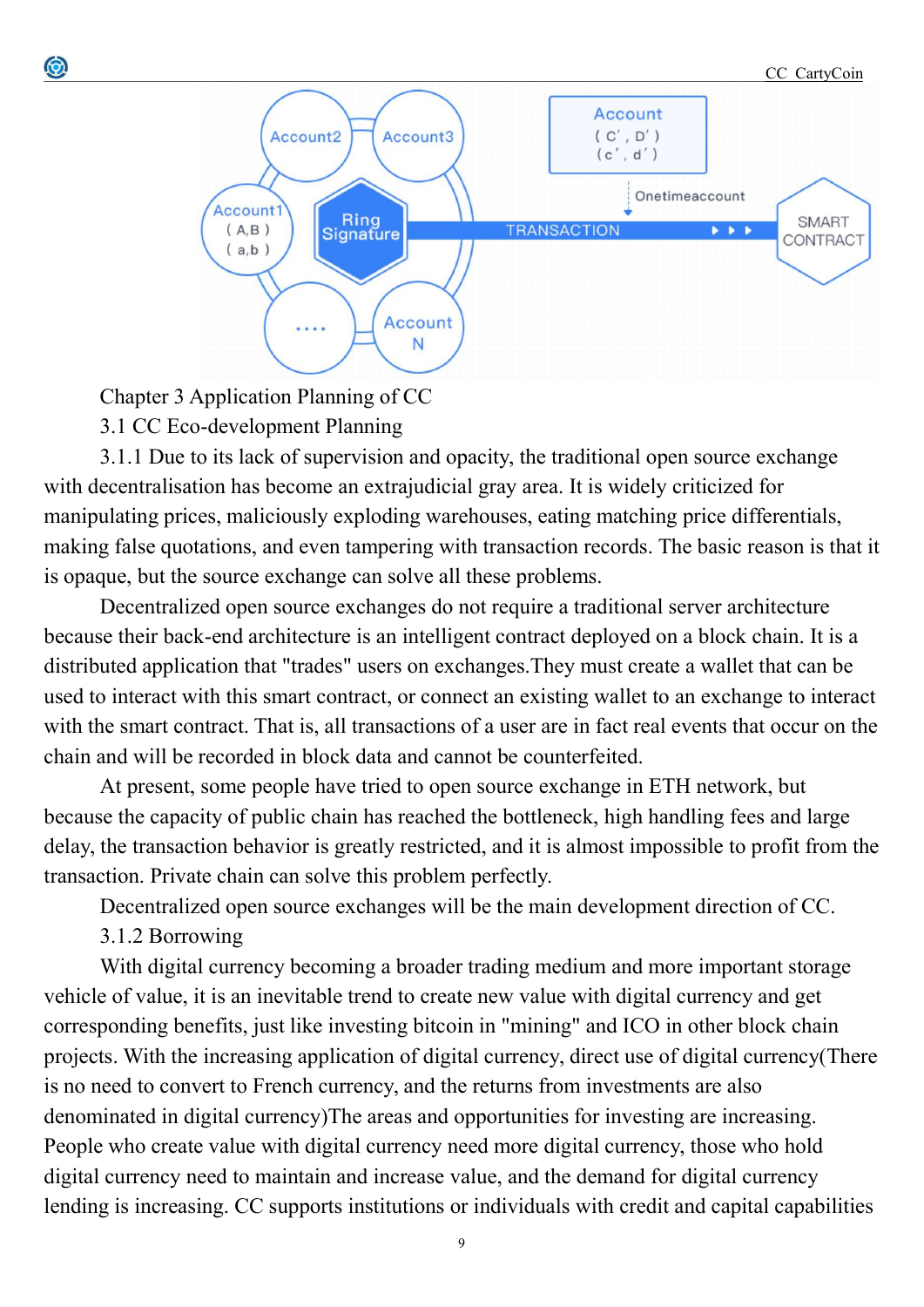as supply and demand intermediaries for digital currency to complete deposit and loan business. Take the example of Taiyuan,This is achieved by the intermediary using smart contracts to create deposit applications and set interest rates on the CC. The depositor of ethernic currency will transfer ethernic currency from Ethernet to the corresponding address of the smart contract on the CC through a cross-chain mechanism, and the deposit smart contract on the CC will issue vouchers for the deposit (token on the CC, similar to bank deposit slip)Intelligent contracts automatically calculate interest on the user's account on CC. When the user needs to withdraw the ETF deposit, the voucher is transferred back to the intermediary address. The contract executes cross-chain transactions to unlock the corresponding ETR currency of the voucher back onto the original user's account. An important point of this scenario over the traditional model is always that it serves as the deposit reserve for the deposit and credit intermediary.(The original chain asset corresponding to the intermediary address is locked) is transparent and the depositor is always aware of the reserve requirement.

3.1.3 Digital currency payment settlement

0

More and more merchants are receiving digital assets such as bitcoins as a means of payment, and more business scenarios will use multiple digital currencies as payment media in the future. It is not convenient for users to install multiple wallets on their computers and mobile phones for payment, just as the current payment requires VISA, Paypal and Alipay as an intermediary for payment settlement.Integration.

CC itself is a distributed multi-currency platform. Essentially, just as third-party payments connect the accounts of different banks into their own unified accounts, CC achieves similar functions in the field of digital currency. Any business user and user can install CC wallets to complete multi-currency payment and settlement without installing multiple digital currency wallets.

## 3.1.4 Digital Currency Transaction Conversion

Currently, the completion of the conversion of digital currencies mainly depends on the centralized exchange intermediaries. All transactions are based on trust in the exchanges and intermediaries. After the multi-currency access to CC, exchanges or intermediaries can achieve multi-currency bidding transactions and one-to-one one one one-off-exchange transactions through smart contracts.Provides a privacy-protected trading mechanism to support transactions with privacy protection needs. Imports digital currencies without privacy protection into CC, initiates privacy transactions in CC, and ultimately returns digital currencies to the original chain, to some extent by cutting off capital.

The Gold Track Path implements the privacy of the original chain. This scenario is similar to the earlier coin mixing pattern.

3.1.5 Asset Investment and Financing

We have seen the trend that traditional assets are mapped to block chains in the form of Federation chains, such as commercial bills, business credits, future earnings rights, accounts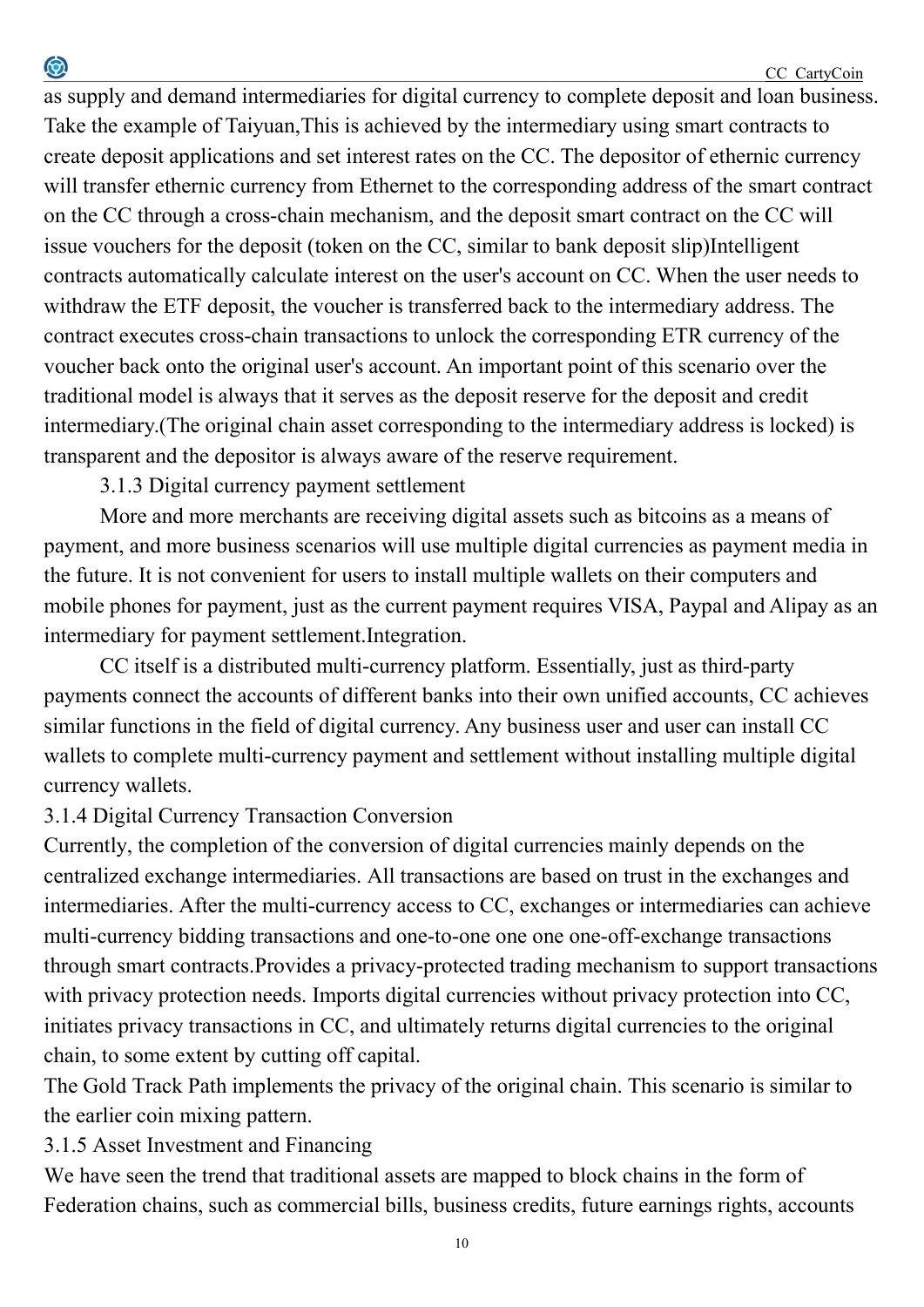receivable, etc. There will be more financial assets recorded in the form of distributed accounts based on Federation chains in the future. When these federations are linked to CCAfterwards, the federation chain became a provider of financial assets, and holders of digital currencies could use their digital currencies to purchase these assets for investment. Similar to traditional banking, this is similar to purchasing financial products by banks. The difference is that more intermediaries can participate, or asset holders can directly finance assets. ICO is now a sector of the block chain.Financing is an important means of financing, and this trend is spreading to non-block chains. More and more projects, especially those based on Etaifang, use smart contracts directly for ICO. The whole process is more transparent and fair, but only Etai currency can be used for crowdsourcing, which is inconvenient for investors with other digital currencies. Based on C C C.Developed ICO platforms, or individual ICO projects, can support multi-currency investment while issuing smart contracts. Investors can more easily invest in Taifang, Bitcoin or any other block chain token connected to the C C, and sponsors can more easily manage their own raised funds.

3.1.6 Other scenarios described above are the most basic scenarios designed to give readers a better understanding of the logic and value of CC.Block chain technology has been recognized as an important strategy by major banks, but the starting point is how to use block chain technology to transform traditional business; and digital currencyThe business of banks such as sector currency exchange is already booming. Block chains are evolving in these two areas as two parallel lines. As digital assets become more important in the economy, their integration with the real economy is increasing. These two parallel lines are also going to converge: digital assets enter the bank's balance sheet (banks support deposits and loans of digital assets).The bank's balance sheet is partially transferred to the block chain (French currency is represented and accounted for in the block chain token). The nature of CC cross-Book asset transfer will support future convergence.

### 3.2 CC Management Architecture

0

The CC community will be managed by the foundations set up in Singapore. As the legal body of the CC community, this body will be fully responsible for the technology development, business promotion, community operation of CC and assume the legal responsibility of all CC. In order to ensure the efficient operation of the entire CC community in an open and transparent state, CC will be established.

CC Foundation Committee (hereinafter referred to as Foundation)Under the CC Foundation Committee, there are: the decision-making committee - the highest decision-making body of the Foundation, which manages the executive bodies under the Foundation. It has the power to decide the use of funds, freeze, reward, punishment, etc. The members of the decision-making committee are elected by the community. The term of office of the decision-making committee is two years, and after the expiration of the term, it will be elected by the CC community.

3.2.1 Responsibilities of various departments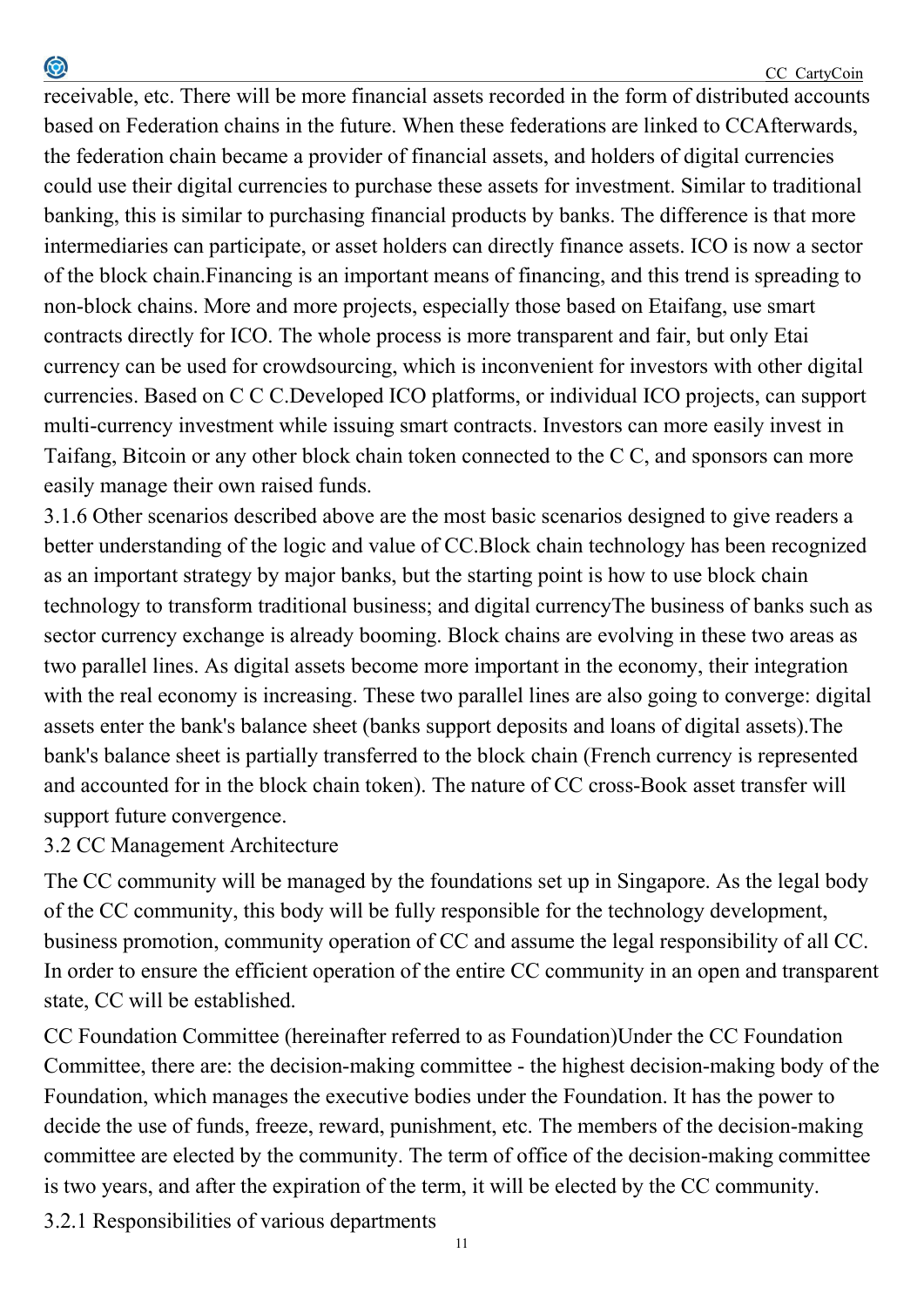The responsibilities of each department are as follows:

1) Technical Committee: responsible for technical management, including open source control, code development, code modification, code testing, code review, code online, bug repair, Github open source code maintenance, community technology update evaluation, etc. Members are generally experts in block chain technology at home and abroad.

2) Application Committee: Responsible for the landing of the application scenarios after CC comes online, asset due diligence, asset compliance auditing, asset information disclosure, asset transaction management, etc.

3) Community committees: operation and management of communities at home and abroad, planning of community activities at home and abroad, docking of community resources at home and abroad, issuance of community awards and execution of community penalties. Members are generally active members of the community.

4) Finance and Personnel Committee: responsible for the use and review of funds raised throughout the project, development staff compensation management, daily operating expenses review, etc.

5) The Legal and Wind Control Committee shall be responsible for the registration of domestic and foreign companies, the examination and approval of various agreements, the professional advice on legal matters, the training of legal knowledge and the enhancement of legal awareness of personnel in various departments.

6) Marketing and Public Relations Committee: The Marketing and Public Relations Committee aims to serve the community and is responsible for CC promotion, product promotion, promotion and promotion of open source projects, etc.

7) Responsible person of the executive body: The policy committee will appoint the responsible person of each executive body after its establishment. The responsible person will be responsible for operational management under the relevant business functions and coordination between individual organizations. The responsible person will be required to report to the decision-making committee on a regular basis.

In addition, the Committee is also responsible for the administration of public announcements.

3.2.2 Disclosure obligations are to protect the interests of investors, strengthen the management and efficient use of native digital assets, promote the healthy development of CC projects, and set up information disclosure system CC.The sponsoring team undertakes to manage and use native digital assets with care and diligence. It is expected to standardize the management of native digital assets, increase the self-discipline of the block chain industry, enhance the transparency of the management of block chain encrypted digital assets, and maintain the long-term development of the block chain industry through its own demonstration role. Regular information disclosure is compiled and conducted within three months from the date of each fiscal year.Disclosure the annual report and the quarterly report within two months after the end

 $12$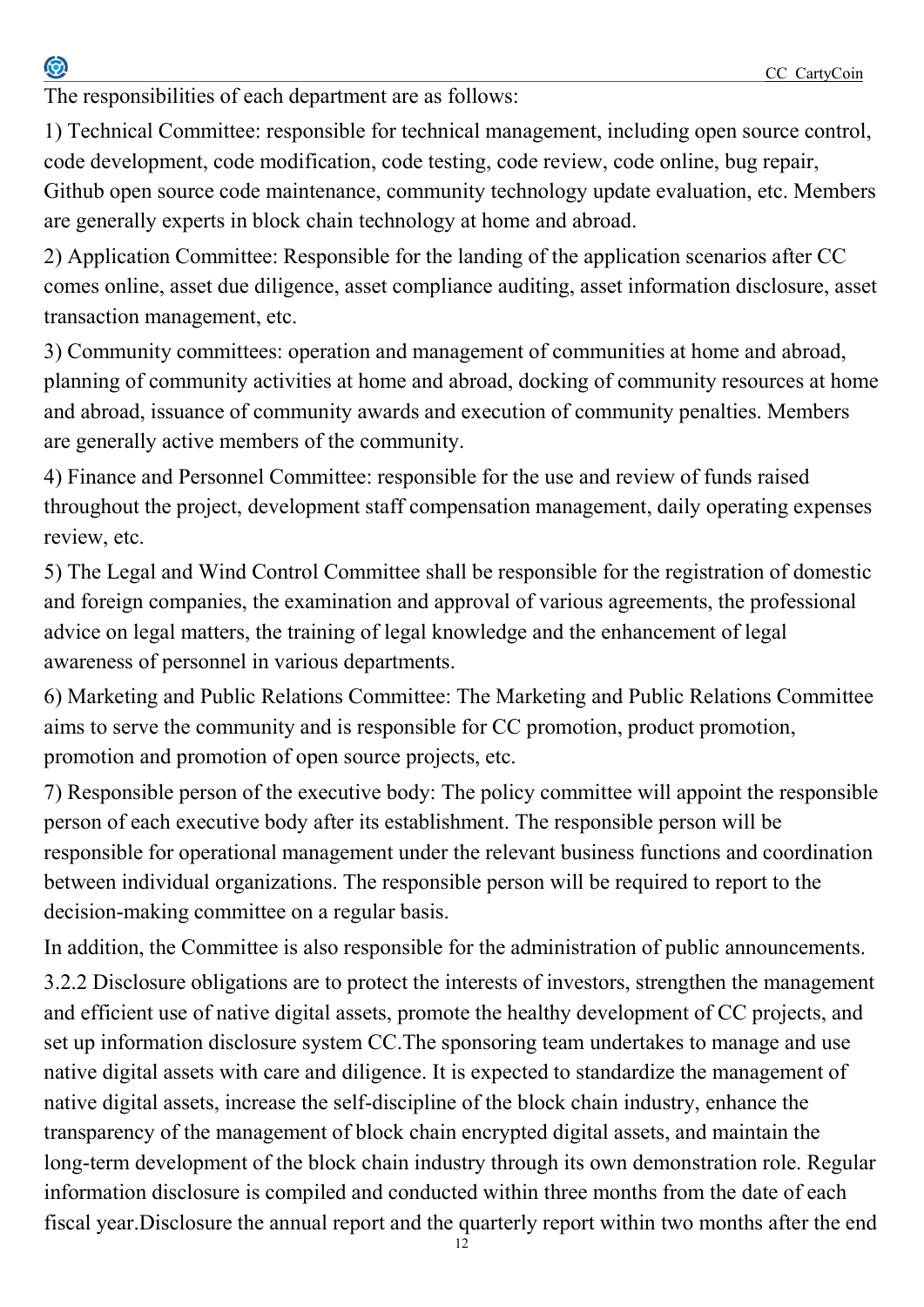of each quarter. The report includes technology development milestones and progress, application development milestones and progress, digital asset management, team performance, financial situation, etc. not limited to CC. Temporary information disclosure, CC Foundation Major cooperative matters, changes in core team members, and litigation involving CC should be reported on the official website in a timely manner.

2 Legal matters: CC needs to be confirmed by a lawyer if there is a need to seek legal opinions. Disclaimer: CC is a non-profit organization, the user gets the right to use CC, and the buyer should understand that CC does not guarantee anything express or implied within the law.

Dispute Resolution Provisions: When a dispute arises, the parties concerned shall settle it through negotiation in accordance with the agreement. If the dispute cannot be resolved through negotiation, it may be resolved by law.

3.2.4 Financial sources: Maintaining CCThe funds for project operation come from the original digital assets, some of which will be converted into French currency when needed to have the necessary payment funds. Financial management notes: The principles of the financial management of the Foundation: overall arrangement, comprehensive management, thrift and practical results; prudent and cost-effective. Foundation asset management is incorporated into the management of the national budget, based on the facts.The annual financial revenue and expenditure budget shall be submitted to the self-made Committee for deliberation, the monthly financial budget shall be deliberated by the Executive Committee, and the Finance and Personnel Committee shall be responsible for the preparation and execution of the financial reports for each quarter, which shall be disclosed on the official website.

CC Foundation will introduce third-party auditing, supervise the financial operation of projects, conduct capital audits and provide audit reports, which will be announced in the annual information disclosure.

3.2.5 Membership Introduction

0

The members of the first decision-making committee are composed of well-known industry experts in the area of block chains and the Internet of Things, which are briefly described as follows:

1.CoreDavidPanCo-Chairman: Undergraduate from University of California Berkeley, Master of Enterprise Software Systems from Golden Men University, Master of Finance and Economics from Harvard University. Former Director of Internet of Things Markets in Arm Asia Pacific, and General Manager of International Capital of American Merchant Asia Limited. Has 20 years of experience in North American and Asian technology companies and venture capital management. Related industries include: Internet of Things, Semiconductors, Software, Electronic SystemsManufacturing and telecommunications industries.

2. President of GreenPanda Marketing Inc., Toronto, Canada, Co-Chairman of Richard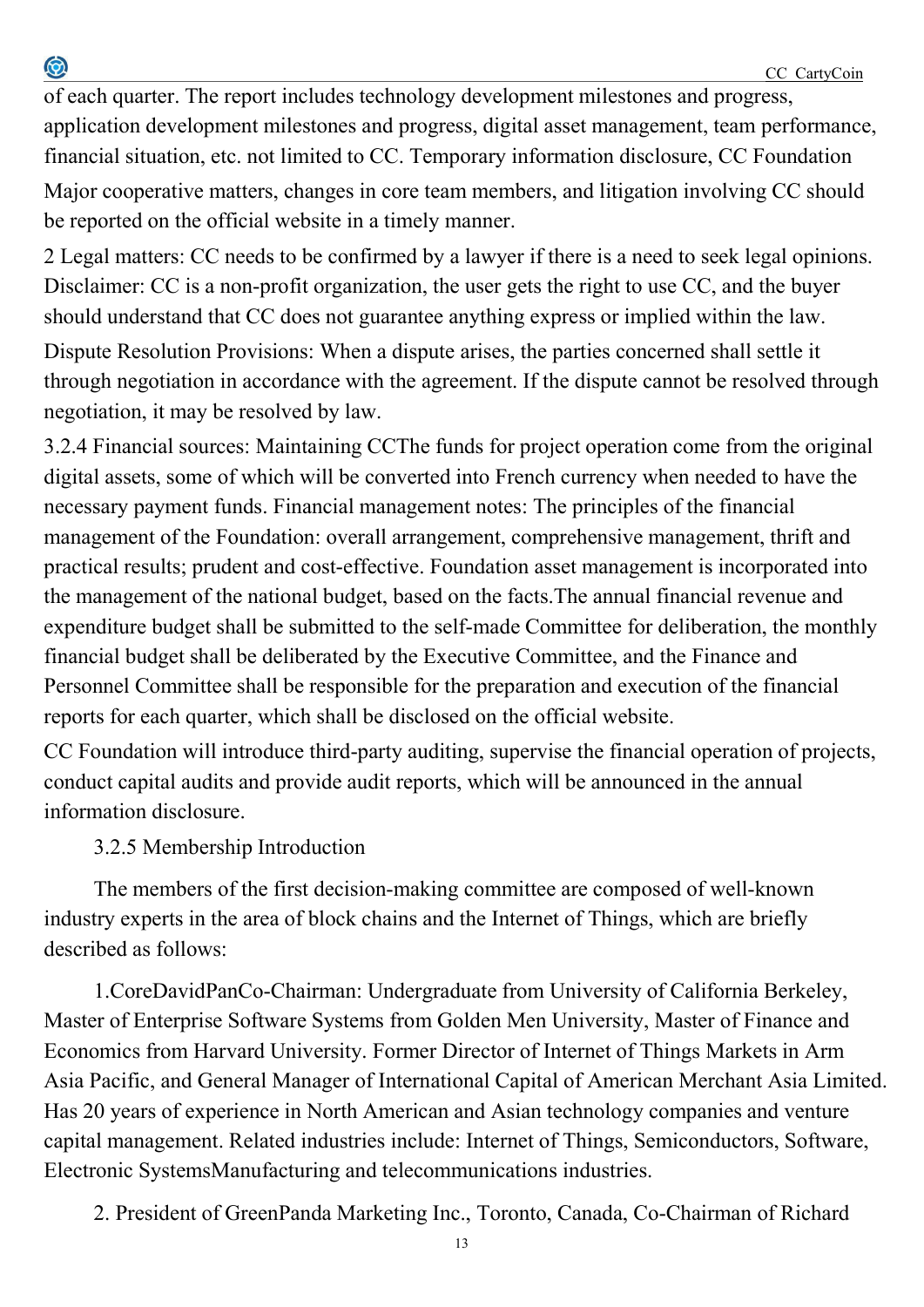## Zhou Zhou Zhou, and for many worlds

0

Consultant to Top 500 and NaCCq listed companies, Consultant to the Chinese Angels Alliance, former Independent Director of Internet of Things Inc. (TSX.v-ITT) of Toronto Stock Exchange listed companies, Toronto International Film Festival (TIFF)Co-Chairman of the China Internet Film and TV Development Forum, former founding member of the Chinese American Committee of the Charitable Fund of Toronto Sick Children's Hospital, one of Canada's largest charities, President of the Canadian Evergreen Society, and former Assistant Director of the Department of Tourism, Culture and Sports, Ontario, Canada. Zhou Xin has 20 years of experience in computer, Internet, Internet of Things, energy Internet and entrepreneurship.Senior Systems Engineer at EMC, Siemens, Apotex, etc. in Canada.

Core Technology Team Members:

# 1. Executive Head of CoreDavidPan

Undergraduate from University of California, Berkeley, Master of Enterprise Software Systems from Golden Men University, Master of Finance and Finance from Harvard University. Former Director of the Internet of Things Market in Arm Asia Pacific, and General Manager of International Capital of American Merchant Asia Limited. With 20 years experience in North American and Asian technology companies and venture capital management, related industries include: Internet of Things, Semiconductor, Software, Electronic Manufacturing, TelecommunicationsIndustry.

# 2. Fauda.Khan

Chairman of the International Organization for Standards (ISO/IECSC27), Canada, Conveyor of the IOT Special Working Group; International Conveyor of ISO/IECSC41; Current Chief Executive and Security Analyst of TwelveDotLabs, to provide network security solutions to global customers; over 21 years of experience in the network security industry.

# 3. Dr. Gauver

Master and Doctor, Queen Mary University, London, UK. Expert in the International Internet of Things, Professor, School of Electronic Engineering and Computer Science, Queen Mary University, London, UK. Senior member of IEEE. Also, she has experience in IPO projects in the field of science, technology and finance.

# 4. Master Xu Wenbo

Master of Software Engineering, Harvard University, 8 years of C++ server software development, architecture design, 4 years of R& D team management experience, and recently led the development of block chain module packages for mbedos, ARM, with very few block chain IOT projects in the industry on-site development experience, and rich software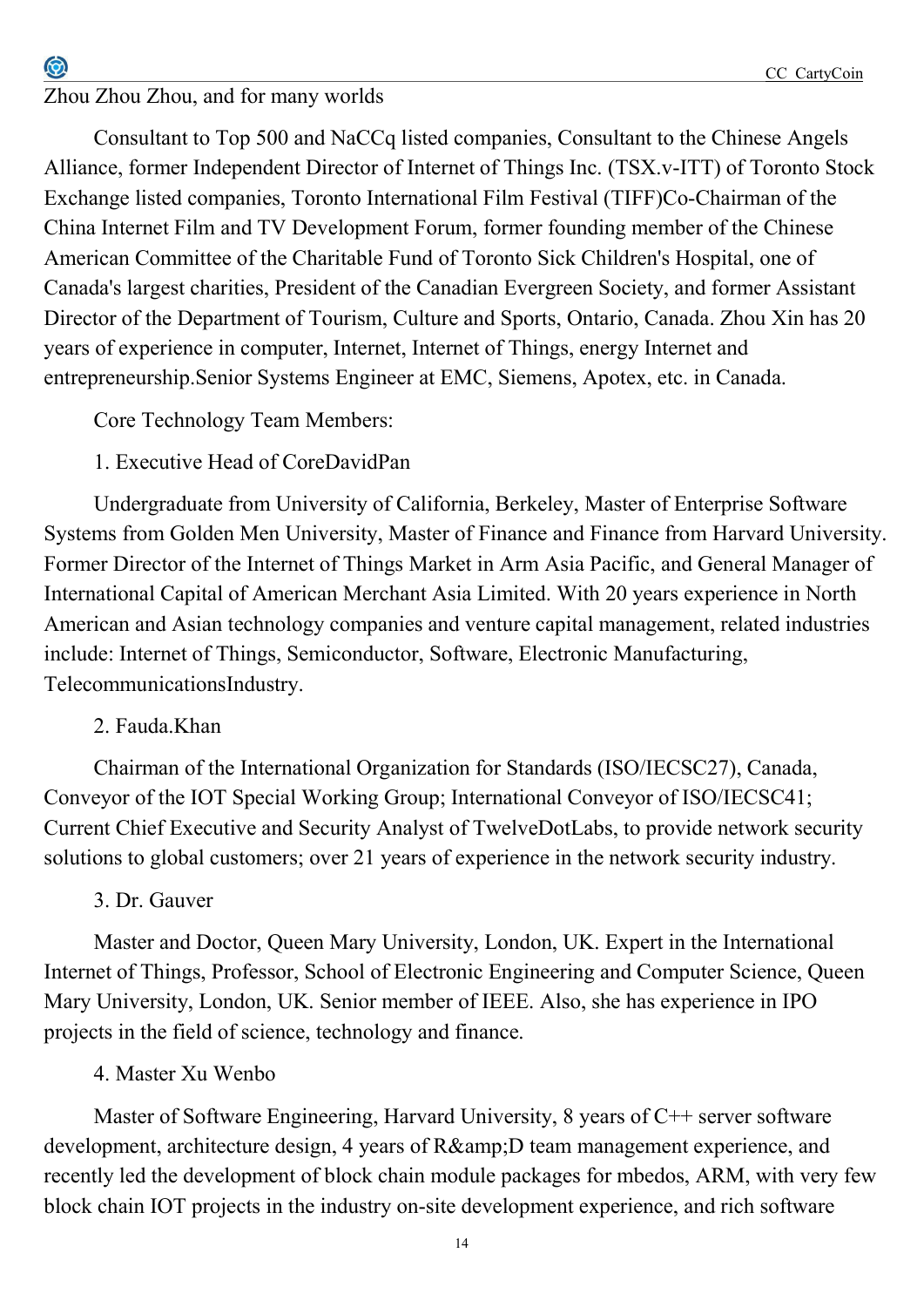security system development capabilities.

CC Advisory Team:

1. Dr. Hugo

Professor, Royal Swedish Polytechnic Institute. Former Executive Director of the Singapore Monetary Authority.

2. EduardMolla

Economic Counsellor of Albania in China.

3. Liang Binxian

Chairman of the Taiwan Internet of Things Association, member of the Taiwan Cloud Internet of Things Industry Association (CIAT)/Technical Experts Committee, and member of the Cloud Big Capital and Internet of Things Committee of the Taiwan Electrical and Electronics Industry Association.

3.3 CC Audit Relevance

Due to the particularity of virtual currency under the existing policy, CC Foundation can not be supervised by the existing system, but in order to ensure the openness and transparency of the entire CC, CC Decision Committee will employ professional audit institutions to audit and make public.

Chapter 4 Product Planning

In June 2016, the core of the team was established in July 2016 and developed in September 2016. The scientific research results verify that the CC online test in July 2017, the mining trial run in February 2018, the first block (Chuangshi block) in February 2018 successfully digged 100 CCs open wallets in February 2018, and the mining online trading platform in June 2018 (expected) 2018.12-to assist partners in accessing and expanding continuously.

## Chapter 5 Disclaimer

This document is used only for the purpose of conveying information and does not constitute an opinion on buying or selling shares or securities of a project. Any similar proposal or offer will be made under a trusted term and permitted by applicable securities and other relevant laws. The above information or analysis does not constitute an investment decision or specific recommendation.

This document does not constitute any investment proposals, investment intentions or abetting investments in the form of securities. It does not constitute or understand any trading or invitation to trade or any form of securities, nor is it a contract or commitment in any form.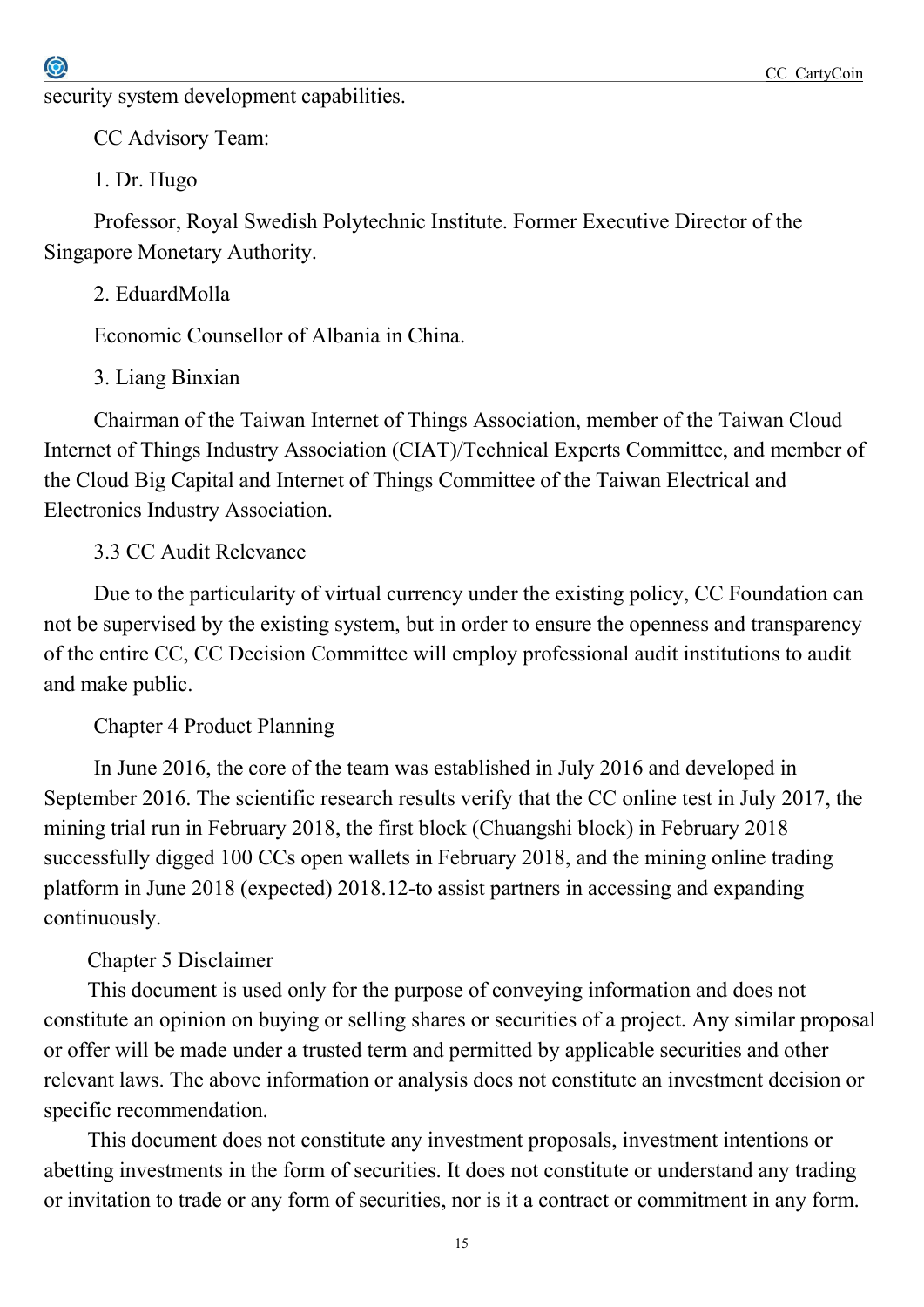All examples of earnings and profits in this document are for demonstration purposes only, or represent industry averages, and are notThis constitutes a guarantee for the results of user participation. CC expressly indicates the intention of the user to clearly understand the risks of the CC platform. Investors once participating in the investment express their understanding and acceptance of the risks of the project, and are willing to undertake all the corresponding results or consequences for the individual.

CC expressly states that it will not bear any direct or indirect losses resulting from its participation in the CC project, including:

(i) Reliability of all information provided in this document

(ii) Any errors, omissions or inaccuracies resulting therefrom

(iii) or any action resulting therefrom. This document is final and this version is beta. Chapter 6 Risk Tips

As a new investment mode, digital asset investment has various risks. Potential investors need to carefully assess the investment risk and their own risk tolerance.

1. Market Risk of Virtual Currency Sale

Because the virtual currency sales market environment is inseparable from the entire digital currency market situation, such as the overall market downturn, or the impact of other uncontrollable factors, virtual currency itself may have a good future, but the price is still underestimated for a long time.

2. Regulatory Risks

 $\bigcirc$ 

Since the development of the block chain is still in its early stage, there are no relevant legal documents on the pre-requirements, transaction requirements, information disclosure requirements, lock-in requirements in the ICO process all over the world, including China. It is not clear how the current policy will be implemented, and these factors may have an uncertain impact on the investment and liquidity of projects. Block chain technology has become a worldwide phenomenon.individual

The main object of regulation in major countries, if regulators intervene or exert influence, CC applications may be affected, such as statutory restrictions on use, sales such as CC may be restricted, hindering or even terminating the development of CC applications and CCs directly.

3. Competition risk with the development of information technology and mobile internet, digital assets represented by "Bitcoin" are rising gradually, various kinds of de-centralized applications continue to emerge, and intra-industry competition is increasingly fierce. However, with the emergence and expansion of other application platforms, communities will face continuous operational pressure and certain market competition risks.

4. Risk of loss of staff

CC brings together a group of technical teams and consultant experts with leading edge and rich experience in their respective professional fields, including long-term professionals in the block chain industry and core teams with rich experience in Internet product development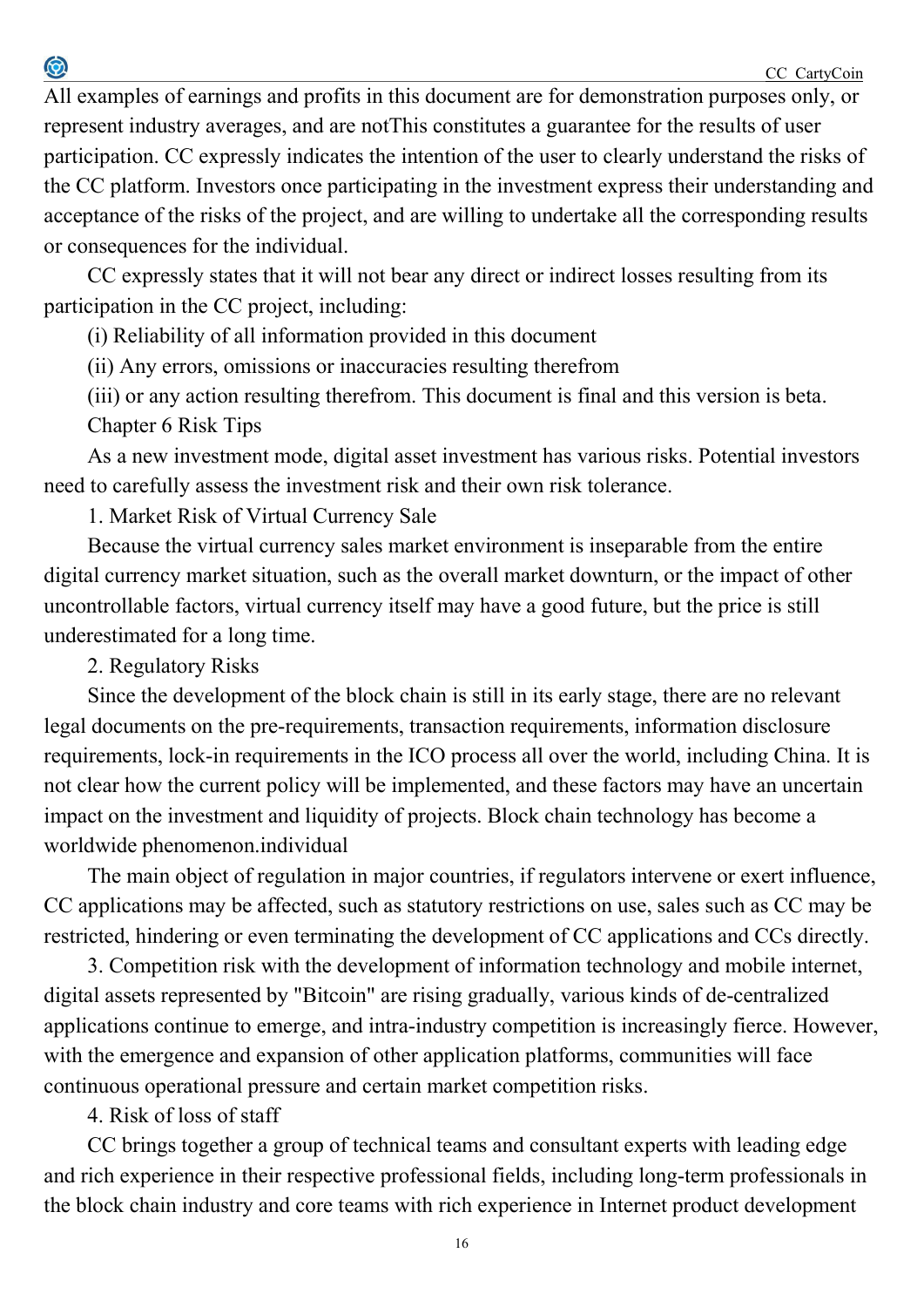and operation. The stability of core team and consultant resources are of great importance to the flow of core personnel or consultant teams to maintain the core competitiveness of the industry.Loss may affect the stable operation of the platform or have certain adverse effects on future development.

5. Risk of inability to develop due to lack of funds

The CC price raised by the founding team has fallen sharply, or the development time has exceeded expectations, which may result in a shortage of funds for the team's development, which may lead to the risk that the team will be extremely short of funds and unable to achieve its original development goals.

6. Risk of private key loss

 $\bigcirc$ 

After a purchaser's CC retrieves his or her digital wallet address, the only way to manipulate what is contained in the address is the purchaser-related key (i.e., the private key or the wallet password). The user is personally responsible for protecting the key and signing transactions that prove the ownership of the asset. The user understands and accepts that if his or her private key file or password is lost or stolen, respectively,The acquired CCs associated with user accounts (addresses) or passwords will not be recoverable and will be lost permanently. The best way to store login credentials securely is for the purchaser to store the keys separately in one or more places and preferably not on a public computer. 7. Risk of hacking or theft

Hackers or other organizations or countries may attempt to interrupt CC applications or CC functions in any way, including, but not limited to, denial of service attacks, Sybil attacks, roaming, malware attacks, or consistency attacks.

8. Risk of Uninsured Loss

Unlike bank accounts or accounts of other financial institutions, there is usually no insurance coverage for losses stored on CC accounts or related block chain networks. In any case, no public individual organization will insure your losses.

9. Core Agreement Related Risks

CC platforms are currently developed based on Bitcoin technology, so any vulnerability, unexpected functionality issues or attacks caused by this technology may cause CC or CC platforms to stop working in unexpected ways or to lose functionality.

10. Systematic Risks

Neglected fatal defects in open source software or risks from massive failures of global network infrastructure. While some of these risks will be substantially reduced over time, such as fixing bugs and breaking computing bottlenecks, others remain unpredictable, such as political or natural disasters that may lead to partial or global Internet disruption.

11. Vulnerability Risk or Risk of Cryptography Accelerating Development

The acceleration of cryptography or the development of technology such as quantum computers or the risk of cracking to the CC platform may result in the loss of CC.